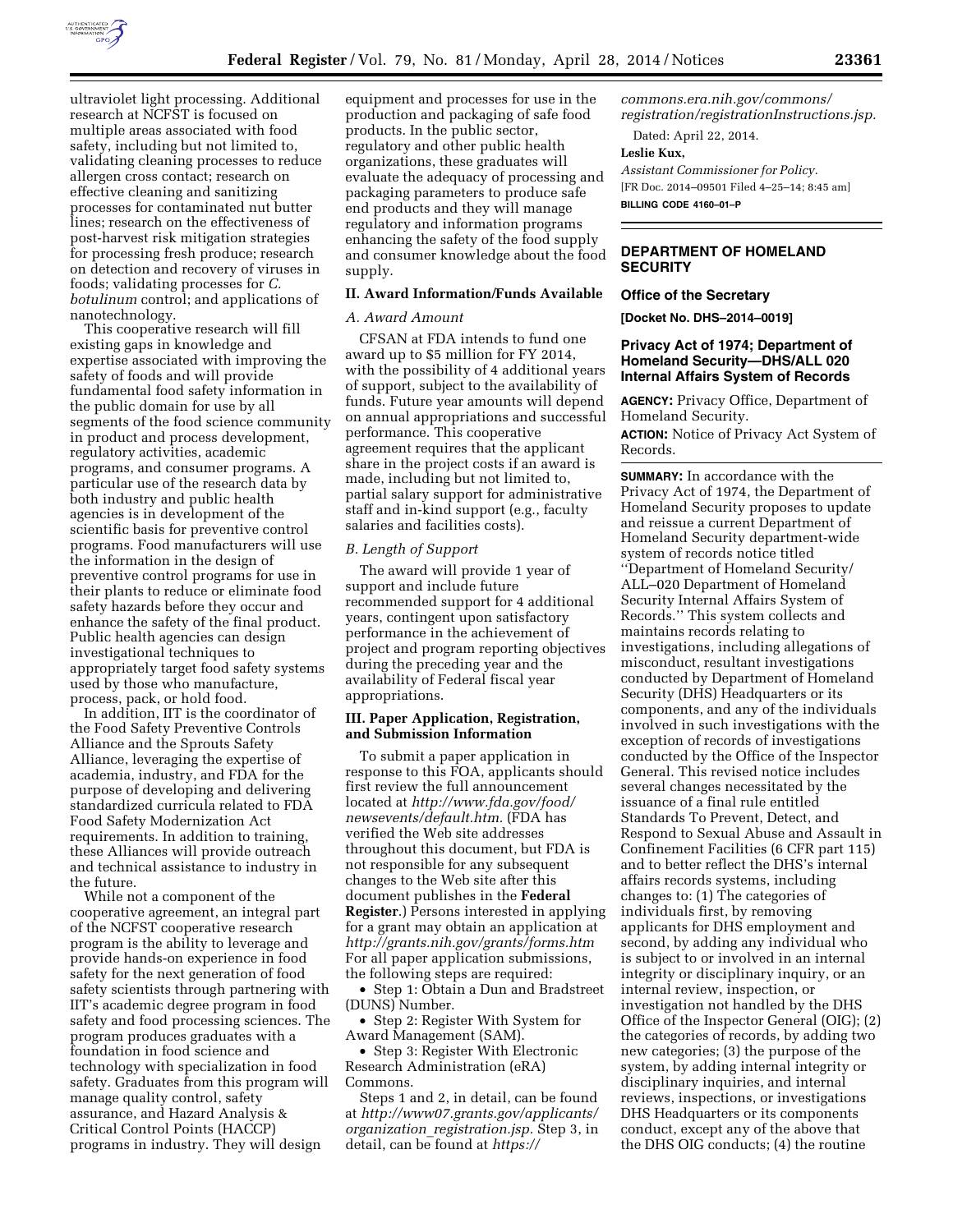uses, by adding new routine uses (K), (O), (P), (Q), (R), (S), (T), (U), and (V), and (5) the retention periods, by adding new retention periods for review files and sexual abuse and assault files. In addition, this notice includes nonsubstantive changes to simplify the formatting and text of the previously published notice. The exemptions claimed in this system of records notice also reflect updates necessary for consistency with the Final Rule for Privacy Act Exemptions, 74 Fed. Reg. 42575 (Aug. 24, 2009). This system is still included in the Department of Homeland Security's inventory of record systems. In addition to the changes above, this notice communicates DHS's intention to retire a different system of records from its inventory, because the Transportation Security Administration no longer requires the DHS/TSA 005 Internal Investigation Record System, 69 FR 71828 (Dec. 10, 2004).

**DATES:** Submit comments on or before May 28, 2014. This new system will be effective May 28, 2014.

**ADDRESSES:** You may submit comments, identified by docket number DHS– 2013–XXXX by one of the following methods:

• *Federal e-Rulemaking Portal: [http://www.regulations.gov.](http://www.regulations.gov)* Follow the instructions for submitting comments.

• *Fax:* 202–343–4010.

• *Mail:* Karen L. Neuman, Chief Privacy Officer, Privacy Office, Department of Homeland Security, Washington, DC 20528.

• *Instructions:* All submissions received must include the agency name and docket number for this rulemaking. All comments received will be posted without change and may be read at *[http://www.regulations.gov,](http://www.regulations.gov)* including any personal information provided.

• *Docket:* For access to the docket to read background documents or comments received, go to *[http://](http://www.regulations.gov) [www.regulations.gov.](http://www.regulations.gov)* 

**FOR FURTHER INFORMATION CONTACT:** For general questions and privacy issues please contact: Karen L. Neuman (202) 343–1717, Chief Privacy Officer, Privacy Office, Department of Homeland Security, Washington, DC 20528. **SUPPLEMENTARY INFORMATION:** 

#### **I. Background**

In accordance with the Privacy Act of 1974, 5 U.S.C. 552a, the Department of Homeland Security (DHS) proposes to update and reissue the current DHS system of records titled, ''DHS/ALL–020 Department of Homeland Security Internal Affairs System of Records,'' last published at 73 FR 221 (Nov. 14, 2008).

The existing Internal Affairs System of Records Notice specifies that DHS collects and maintains records of applicants, past and present employees, contractors, and contractor applicants relating to investigations conducted by DHS Headquarters or its components with the exception of investigations conducted by the OIG that are covered by DHS/OIG–002 Investigations Data Management System of Records.

In addition, this update will provide notice that DHS intends to retire a different system of records from its inventory because the Transportation Security Administration (TSA) no longer requires the system. The system DHS is retiring is DHS/TSA 005 Internal Investigation Record System, 69 FR 71828 (Dec. 10, 2004).

To better reflect the Department's internal affairs records system and to support the issuance of the final rule entitled Standards To Prevent, Detect, and Respond to Sexual Abuse and Assault in Confinement Facilities (6 CFR Part 115), 79 FR 13100 (Mar. 7, 2014), DHS is updating the Department of Homeland Security Internal Affairs System of Records Notice to add a new category of individuals, new categories of records, an additional purpose for the system, new routine uses, and new record retention periods.

## *DHS Standards To Prevent, Detect, and Respond to Sexual Abuse and Assault in Confinement Facilities*

Consistent with the Prison Rape Elimination Act of 2003 (PREA) (42 U.S.C. § 15601 et seq.) and the Violence Against Women Reauthorization Act of 2013 (Pub. L. 113–4), DHS issued a final rule titled DHS Standards To Prevent, Detect, and Respond to Sexual Abuse and Assault in Confinement Facilities, (hereinafter, DHS PREA rule). The DHS PREA rule establishes standards to prevent, detect, and respond to sexual abuse and assault in DHS confinement facilities. The rule includes separate sets of standards tailored to two different types of confinement facilities used by DHS: (1) Immigration detention facilities, which Immigration and Customs Enforcement (ICE) oversees and uses for longer-term detention of individuals subject to immigration removal processes; and (2) holding facilities, which ICE and U.S. Customs and Border Protection (CBP) use for temporary detention of individuals pending release from custody or transfer to a court, jail, prison, another agency, or another unit of the facility or agency.

The DHS PREA rule addresses mechanisms for individuals in DHS immigration detention or holding facilities to report to DHS incidents of

sexual assault and abuse committed by DHS staff or other individuals in facilities. It also standardizes the collection and maintenance of information about known or alleged incidents of sexual assault and abuse. For additional information on the DHS PREA rule, see 6 CFR Part 115. The DHS/ALL–020 Internal Affairs SORN is being updated to provide coverage for records that will be generated by DHS in fulfilling its responsibilities under this new regulation.

## *Joint Integrity Case Management System*

The Joint Integrity Case Management System (JICMS) is a customized application that CBP Office of Internal Affairs (IA), CBP Labor and Employee Relations (LER), ICE Office of Professional Responsibility (OPR), and ICE Employee and Labor Relations (ELR) use. ICE and CBP developed it for joint use to record misconduct, to conduct criminal and administrative investigations, and to track disciplinary actions. JICMS allows for a streamlined, integrated allegation and discipline tracking system for designated users. JICMS records continue to be included in this system of records and are covered by the DHS/ALL–020 Internal Affairs SORN.

#### *ICE OPR Inspections*

ICE's OPR inspects and reviews ICE offices, operations, and processes to provide ICE executive management with an independent review of the agency's organizational health, as well as an assessment of how effectively and efficiently ICE carries out its mission. This includes evaluating detention facilities' compliance with ICE's detention standards. OPR conducts investigations of events in detention facilities, such as detainee deaths, allegations involving violations of civil rights and civil liberties, or noncompliance with detention standards. Records of these functions are currently covered by the DHS/ALL–020 Internal Affairs SORN to the extent information is retrieved by name or personal identifier, but the category of records has been revised to make this more explicit.

## *Changes to the Purpose Statement, Categories of Records, and Categories of Individuals*

As described above, DHS is updating this SORN to address new records created by implementation of the DHS PREA rule and records created by ICE OPR and CBP IA when executing their oversight responsibilities. The purpose statement of this SORN also adds ICE OPR inspections and reviews (described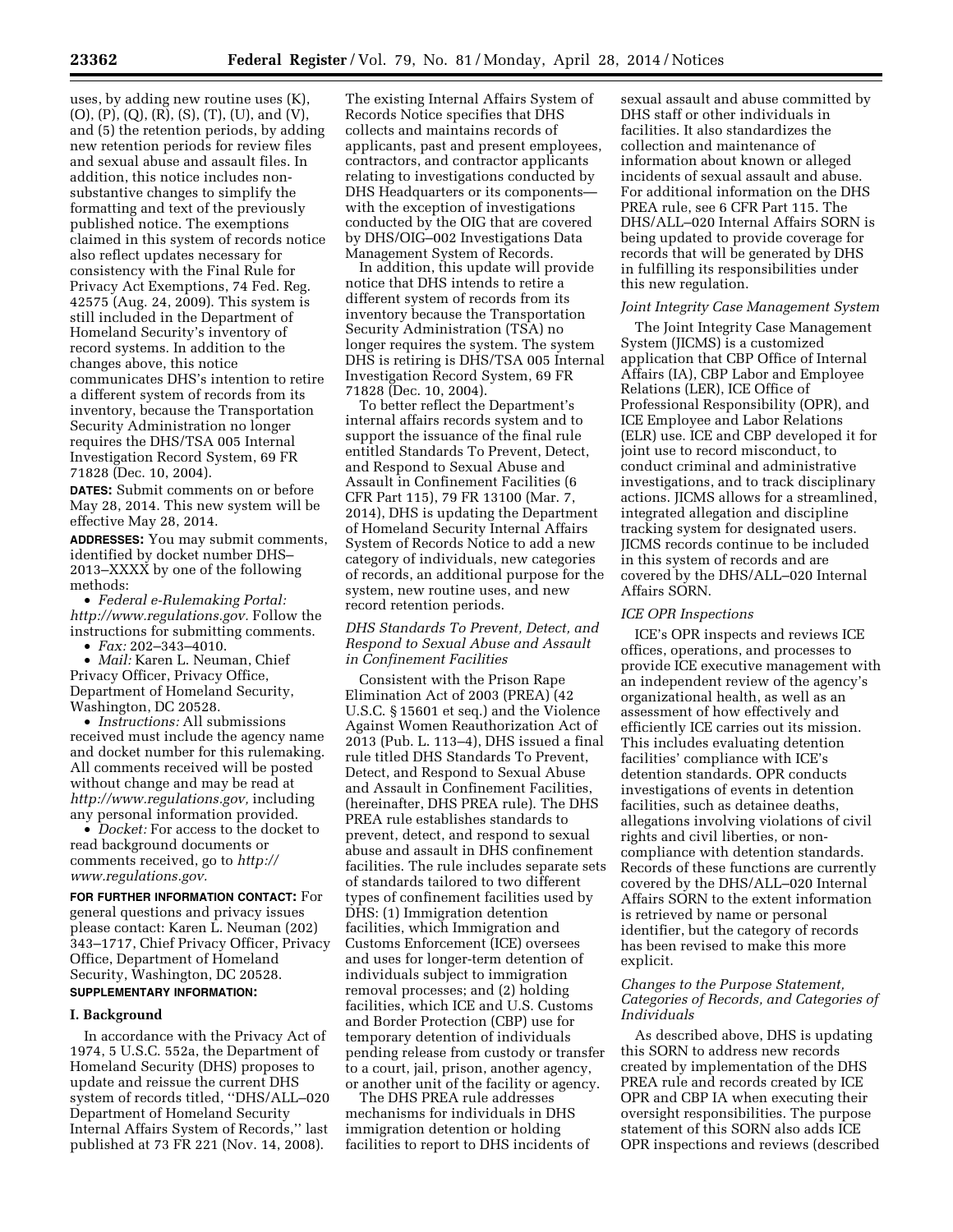above) to the types of internal affairs matters covered and accordingly is now broader to cover a range of internal affairs matters, such as internal compliance with laws, regulations, and policies about the overall purpose of internal affairs functions within DHS.

There are other changes in the category of records to provide clarity and completeness, such as specifically listing Alien Registration Numbers as a record category and revising the description of ''investigative reports'' to the more specific ''investigative records of a criminal, civil, or administrative nature.''

DHS is modifying the category of individuals section to provide a more comprehensive list of the types of individuals who may be subject to or involved in internal affairs matters. These include individuals held by DHS in confinement or detention facilities as well as individuals encountered, arrested, or detained by DHS or held in DHS custody pending removal or removal proceedings under the Immigration and Nationality Act (INA) (Pub. L. 82–414). The system also includes the personally identifiable information (PII) of individuals who make allegations of sexual assault and abuse in DHS confinement facilities and individuals whose PII is provided in such allegations or over the course of any resulting investigation, including witnesses to the alleged incident or alleged abusers.

#### *Changes to Routine Uses*

DHS is revising the routine uses to improve clarity, and adding several new routine uses, including routine use U, which authorizes DHS to notify a victim following an investigation into an allegation of sexual abuse or assault of the result of the investigation, in accordance with the DHS PREA rule. Below is a general summary of all new routine uses and their corresponding letters. The actual routine uses appear in the notice.

K. To an authorized appeal or grievance examiner, formal complaints examiner, equal employment opportunity investigator, arbitrator, or other duly authorized official engaged in investigation or settlement of a grievance, complaint, or appeal filed against DHS, its employees, contractors, offices, or Components.

O. To federal, state, local, tribal, territorial, foreign, or international agencies concerning the hiring or retention of an individual, or issuance of a security clearance, license, contract, grant, or other benefit when failure to disclose the information is likely to

create a risk to public safety or to other specified interests;

P. To the Office of Personnel Management (OPM) to refer an individual who has applied for federal employment when there is falsification, deception, or fraud in the application process; or when suitability evaluation indicates a government-wide debarment should be imposed pursuant to 5 CFR Part 731;

Q. To a former employee of DHS for purposes of responding to an official inquiry or facilitating communications with a former employee that may be relevant for personnel-related or other official purposes;

R. To federal, state, local, tribal, territorial, international, or foreign government agencies to assist in making a determination regarding a complaint or other form of redress; to verify the identity of an individual seeking redress; or to verify the accuracy of information submitted by an individual on behalf of another individual;

S. To third parties, but only that information relevant and necessary, to effectuate or to carry out a particular redress result by that third party; and

T. To notify a victim, pursuant to 6 CFR Section 115.73, following an investigation into an allegation of sexual abuse or assault, of the result of the investigation and of any responsive actions taken.

U. To notify or provide a victim or complainant of the progress or results of an investigation relating to an integrity, disciplinary inquiry, review, or inspection complaint relating to an integrity, disciplinary inquiry, review, or inspection complaint.

V. To federal, state, local, tribal, territorial, foreign, international agencies or transportation operators, when relevant or necessary to: (1) Ensure safety and security; (2) enforce safety and security-related regulations and requirements to assess and distribute intelligence or law enforcement information related to security; (3) assess and respond to threats; (4) oversee the implementation and ensure the adequacy of security measures at facilities; (5) plan and coordinate any actions or activities that may affect safety, security, or the operations of facilities; or (6) issue, maintain, or review a license, certificate, contract, grant, or other benefit.

Information stored in the DHS/ALL– 020 Internal Affairs system of records may be shared with DHS components that have a need to know the information to carry out their national security, law enforcement, immigration, intelligence, or other homeland security functions. In addition, consistent with

DHS's information sharing mission, information may be shared with appropriate federal, state, local, tribal, territorial, foreign, or international government agencies consistent with the routine uses set forth in this system of records notice.

#### *Changes to Record Retention*

Changes to the retention period for the Department's internal affairs record systems are pending review and approval. DHS proposes that investigative, inspection, and allegationrelated files be maintained for five years after the related case is closed. Records would then be transferred to the Federal Records Center (FRC) and destroyed 25 years after the date of closure for investigative files and 10 years after the date of closure for inspection and allegation-related files. Review files would be maintained for 10 years after the related case is closed, and then be transferred to the FRC and retained permanently. Sexual abuse and assault files and reports would be maintained in a secure location for 10 years after the end of the fiscal year in which the related case closed. Records then would be transferred to the FRC and destroyed 20 years after the end of the fiscal year in which the case closed.

During the course of adjudicating a complaint, records or information from other systems of records may become part of, merged with, or recompiled within this system. This system may contain records or information compiled from or based on information contained in other systems of records that are exempt from certain provisions of the Privacy Act. To the extent this occurs, DHS will claim the same exemptions as were claimed for the original systems from which the recompiled records, material, or information were obtained. Such exempt records or information are likely to include law enforcement or investigation records, law enforcement encounter records, or possibly intelligence-related information or terrorist screening records. These could come from various DHS systems, such as TECS (DHS/CBP–011—U.S. Customs and Border Protection TECS, 73 FR 77778 (Dec. 19, 2008)) or from other agency systems. Such records adhere to the protections described in the underlying system and are safeguarded accordingly. The originating agency consults with OPR prior to further disclosure of any such information.

#### **II. Privacy Act**

The Privacy Act embodies fair information principles in a statutory framework governing the means by which the United States Government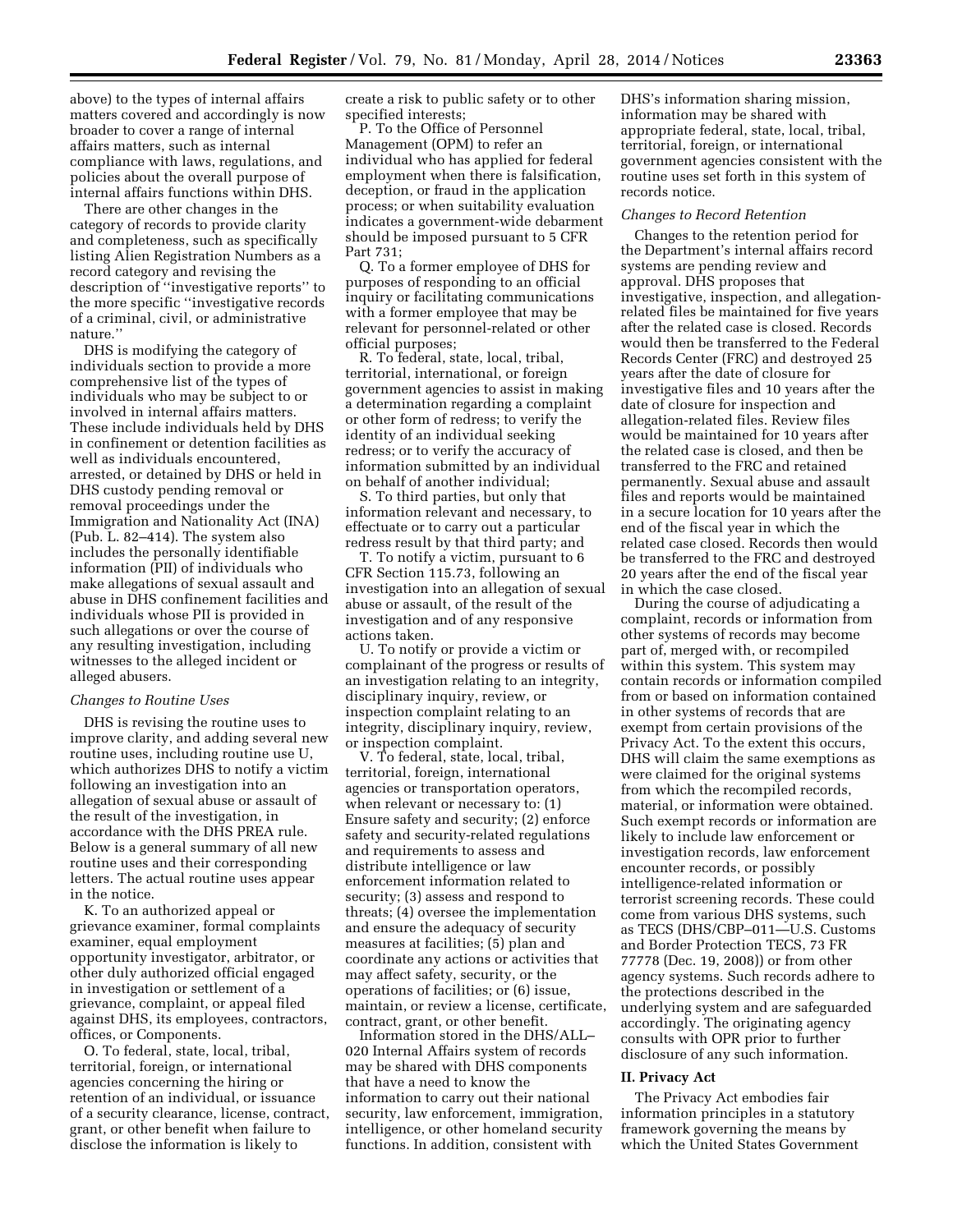collects, maintains, uses, and disseminates individuals' records. The Privacy Act applies to information that is maintained in a ''system of records.'' A ''system of records'' is a group of any records under the control of an agency from which information is retrieved by the name of an individual or by some identifying number, symbol, or other identifying particular assigned to the individual. In the Privacy Act, an individual is defined to encompass United States citizens and legal permanent residents. As a matter of policy, DHS extends administrative Privacy Act protections to all individuals when systems of records maintain information on U.S. citizens, lawful permanent residents, and visitors. Individuals may request access to their own records that are maintained in a system of records in the possession or under the control of DHS by complying with DHS Privacy Act regulations, 6 CFR Part 5.

The Privacy Act requires each agency to publish in the **Federal Register** a description denoting the type and character of each system of records that the agency maintains, and the routine uses contained in each system in order to make agency recordkeeping practices transparent, to notify individuals regarding the uses of their records, and to assist individuals to more easily find such files within the agency. Below is the description of the DHS Internal Affairs System of Records.

In accordance with 5 U.S.C. 552a(r), DHS has provided a report of this new system of records to the Office of Management and Budget (OMB) and to Congress.

### **SYSTEM OF RECORDS**

DHS/ALL–020.

### **SYSTEM NAME:**

DHS/ALL–020 Department of Homeland Security Internal Affairs.

## **SECURITY CLASSIFICATION:**

Unclassified.

## **SYSTEM LOCATION:**

Records are maintained at several Headquarters locations and in component offices of the Department of Homeland Security (DHS), in both Washington, DC, and field locations.

#### **CATEGORIES OF INDIVIDUALS COVERED BY THE SYSTEM:**

Any individual who is subject to or involved in an internal integrity or disciplinary inquiry, or an internal review, inspection, or investigation not handled by the DHS Office of the Inspector General (OIG). These individuals may be current or former

DHS employees and contractors; contractor applicants; individuals serving in an advisory role; individuals held by DHS in confinement or detention facilities; individuals encountered, arrested, or detained by DHS or held in DHS custody pending removal or removal proceedings under the Immigration and Nationality Act (INA); individuals whose information is relevant to the investigation of alleged misconduct, including complainants, witnesses, or alleged perpetrators of sexual abuse or assault; or any other persons subject to or involved with the internal inquiries, reviews, inspections, or investigations described above.

# **CATEGORIES OF RECORDS IN THE SYSTEM:**

Categories of records in this system include:

• Individual identifying data, which may include some or all of the following: full name, date of birth, Social Security number, Alien Registration number, addresses, contact information, duty station, grade, job series, and entrance on duty date;

• Allegations received and method received;

• Relevant information from background investigations;

• Relevant information from inspections, reviews, and inquiries, including records collected in response to an allegation of sexual abuse and assault;

• Integrity investigations records;

• Investigative records of a criminal, civil, or administrative nature;

• Incident location;

- Case agent/officer or supervisor;
- Case/prosecution status;
- Photographic images, videotapes, voiceprints, DVDs;

• Letters, emails, memoranda and reports;

• Exhibits, evidence, statements, and affidavits; and

• Any other information gathered in the course of or relating to an integrity or disciplinary inquiry, review, inspection, or investigation of a criminal, civil, or administrative nature, including reports generated on incidents of sexual abuse and assault.

#### **AUTHORITY FOR MAINTENANCE OF THE SYSTEM:**

5 U.S.C. § 301; the Federal Records Act, 44 U.S.C. § 3101; Executive Order 9397, as amended by Executive Order 13478.

# **PURPOSE(S):**

The purpose of this system is to collect and maintain records concerning internal affairs matters, specifically internal integrity or disciplinary inquiries, as well as internal reviews,

inspections, or investigations conducted by DHS Headquarters or its components, except those conducted by OIG. This SORN is intended to support and protect the integrity of Departmental operations; to ensure compliance with applicable laws, regulations, and policies; and to ensure the integrity of DHS employees' conduct and those acting on behalf of DHS.

#### **ROUTINE USES OF RECORDS MAINTAINED IN THE SYSTEM, INCLUDING CATEGORIES OF USERS AND THE PURPOSES OF SUCH USES:**

In addition to those disclosures generally permitted under 5 U.S.C. § 552a(b) of the Privacy Act, all or a portion of the records of information contained in this system may be disclosed outside DHS as a routine use pursuant to 5 U.S.C. 552a(b)(3) as follows:

A. To the Department of Justice (DOJ) (including Office of the United States Attorneys) or other federal agency conducting litigation, or in proceedings before any court, adjudicative, or administrative body when it is necessary to the litigation and one of the following is a party to the litigation or has an interest in such litigation:

1. DHS or any component thereof;

2. Any employee of DHS in his/her official capacity;

3. Any employee of DHS in his/her individual capacity when DOJ or DHS has agreed to represent the employee; or

4. The United States Government or any agency thereof.

B. To a congressional office from the record of an individual in response to an inquiry from that congressional office made at the request of the individual to whom the record pertains.

C. To the National Archives and Records Administration (NARA), the General Services Administration (GSA), or any other federal agencies pursuant to records management inspections being conducted under the authority of 44 U.S.C. 2904 and 2906.

D. To an agency, organization, or individual for the purpose of performing audit or oversight operations as authorized by law, but only such information as is necessary and relevant to such audit or oversight function.

E. To appropriate agencies, entities, and persons when:

1. DHS suspects or has confirmed that the security or confidentiality of information in the system of records has been compromised;

2. DHS has determined that as a result of the suspected or confirmed compromise, there is a risk of identity theft or fraud, harm to economic or property interests, harm to an individual, or harm to the security or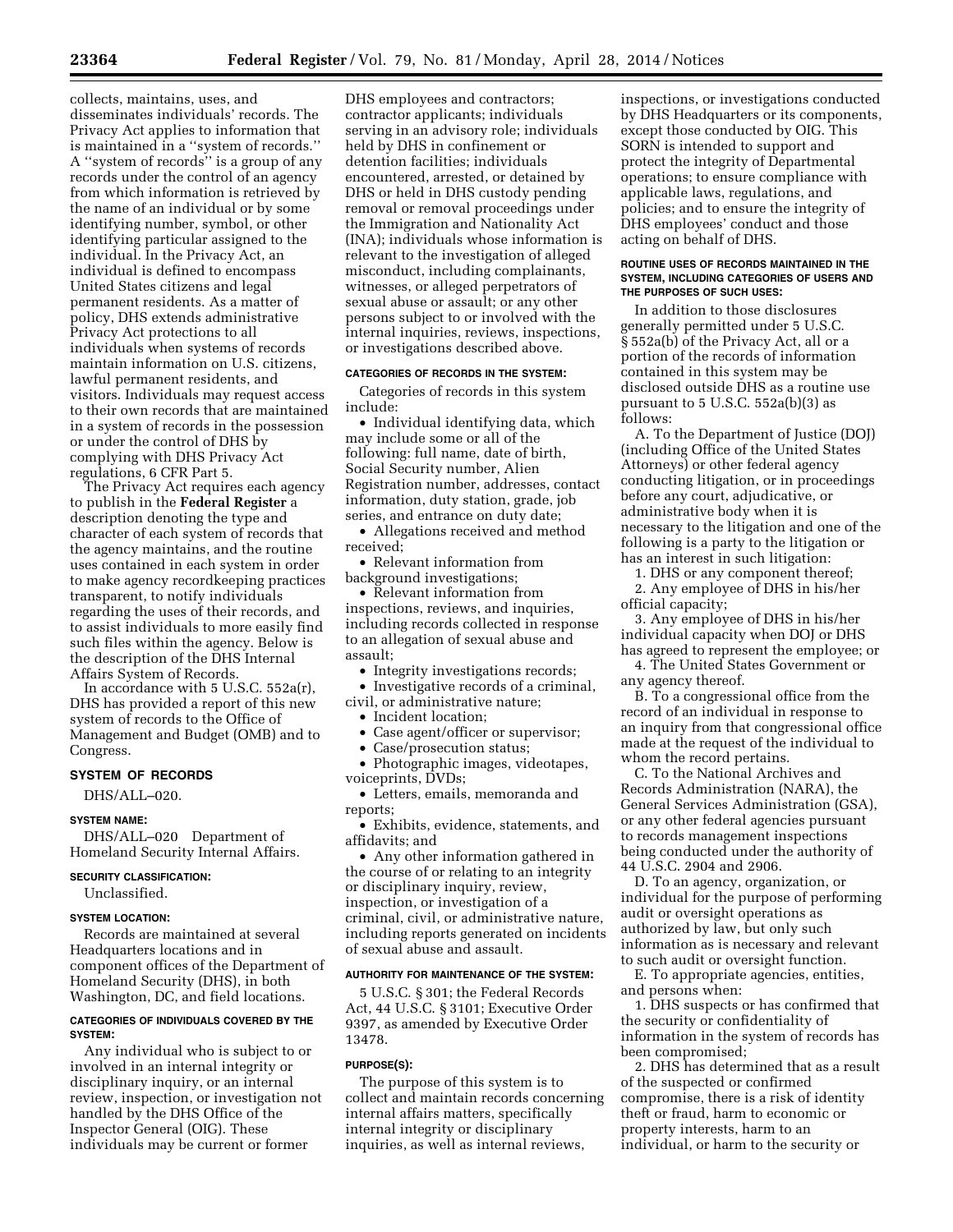integrity of this system or other systems or programs (whether maintained by DHS or another agency or entity) that rely upon the compromised information; and

3. The disclosure made to such agencies, entities, and persons is reasonably necessary to assist in connection with DHS's efforts to respond to the suspected or confirmed compromise and prevent, minimize, or remedy such harm.

F. To contractors and their agents, grantees, experts, consultants, and others performing or working on a contract, service, grant, cooperative agreement, or other assignment for DHS, when necessary to accomplish an agency function related to this system of records. Individuals provided information under this routine use are subject to the same Privacy Act requirements and limitations on disclosure as are applicable to DHS officers and employees.

G. To an appropriate federal, state, tribal, local, international, or foreign law enforcement agency or other appropriate authority charged with investigating or prosecuting a violation or enforcing or implementing a law, rule, regulation, or order, when a record, either on its face or in conjunction with other information, indicates a violation or potential violation of law, which includes criminal, civil, or regulatory violations, and such disclosure is proper and consistent with the official duties of the person making the disclosure.

H. To federal, state, local, tribal, territorial, foreign, or international agencies if the information is relevant and necessary to a requesting agency's decision concerning the hiring or retention of an individual, or the issuance, grant, renewal, suspension, or revocation of a security clearance, license, contract, grant, or other benefit; or if the information is relevant and necessary to a DHS decision concerning the hiring or retention of an employee, the issuance of a security clearance, the reporting of an investigation of an employee, the letting of a contract, or the issuance of a license, grant, or other benefit.

I. To a court, magistrate, or administrative tribunal in the course of presenting evidence, including disclosures to opposing counsel or witnesses in the course of civil discovery, litigation, or settlement negotiations in response to a subpoena from a court of competent jurisdiction.

J. To third parties during the course of a law enforcement investigation to the extent necessary to obtain information pertinent to the investigation, provided disclosure is

appropriate to the proper performance of the official duties of the officer making the disclosure.

K. To an authorized appeal or grievance examiner, formal complaints examiner, equal employment opportunity investigator, arbitrator, or other duly authorized official engaged in investigation or settlement of a grievance, complaint, or appeal filed against DHS, its employees, contractors, offices, or components.

L. To provide information to unions recognized as exclusive bargaining representatives under the Civil Service Reform Act of 1978, 5 U.S.C. 7111 and 7114, and in circumstances when union officials represent employees in investigations and personnel actions.

M. To a court, prosecutor, and/or defense attorney in satisfaction of the agency's obligations under the Jencks Act (18 U.S. 3500); *Giglio* v. *United States, 405 U.S. 150 (1972); or Brady* v. Maryland, 373 U.S. 83 (1963) decisions.

N. To management officials at federal, state, local, tribal, territorial, foreign, or international agencies who may be in a position to take disciplinary or other corrective action, and to boards and panels who may be charged with making recommendations or proposals regarding remedial action.

O. To federal, state, local, tribal, territorial, foreign, or international agencies if DHS determines: (1) The information is relevant and necessary to that agency's decision concerning the hiring or retention of an individual, or issuance of a security clearance, license, contract, grant, or other benefit, and (2) failure to disclose the information is likely to create a risk to government facilities, equipment, or personnel; sensitive information; critical infrastructure; or the public safety.

P. To the Office of Personnel Management (OPM) to refer an individual who has applied for federal employment in cases when there is material, intentional falsification, deception, or fraud in the initial application or examination process; or when suitability evaluation indicates a government-wide debarment should be imposed pursuant to 5 CFR Part 731.

Q. To a former employee of DHS for purposes of responding to an official inquiry by federal, state, local, tribal, or territorial government agencies or professional licensing authorities; or facilitating communications with a former employee that may be relevant and necessary for personnel-related or other official purposes when DHS requires information or consultation assistance from the former employee regarding a matter within that person's former area of responsibility.

R. To federal, state, local, tribal, territorial, foreign or international government agencies, or entities for the purpose of consulting with that agency or entity: (1) To assist in making a determination regarding a complaint or other form of redress for an individual in connection with the operations of DHS employees, contractors, components, or programs; (2) to verify the identity of an individual seeking redress in connection with the operations of a DHS component or program; or (3) to verify the accuracy of information submitted by an individual who has requested such redress on behalf of another individual.

S. To third parties lawfully authorized in connection with a federal government program, which is authorized by law, regulation, or rule, but only the information necessary and relevant to effectuate or to carry out a particular redress result for an individual and disclosure is appropriate to enable these third parties to carry out their responsibilities related to the federal government program.

T. To notify a victim, pursuant to 6 CFR Section 115.73, following an investigation into an allegation of sexual abuse or assault, of the result of the investigation and of any responsive actions taken.

U. To notify or provide a victim or complainant of information gathered on the progress or results of an investigation relating to an integrity, disciplinary inquiry, review, or inspection complaint.

V. To federal, state, local, tribal, territorial, foreign, international agencies, or transportation operators, when relevant or necessary to: (1) Ensure safety and security; (2) enforce safety and security-related regulations and requirements to assess and distribute intelligence or law enforcement information related to security; (3) assess and respond to threats; (4) oversee the implementation and ensure the adequacy of security measures at facilities; (5) plan and coordinate any actions or activities that may affect safety, security, or the operations of facilities; or (6) issue, maintain, or review a license, certificate, contract, grant, or other benefit.

W. To a federal agency or entity that furnished a record or information for the purpose of permitting that agency or entity to make a decision regarding access to or correction of the record or information.

X. To a federal agency or entity that has information relevant to an allegation or investigation for purposes of obtaining guidance, additional information, or advice from such federal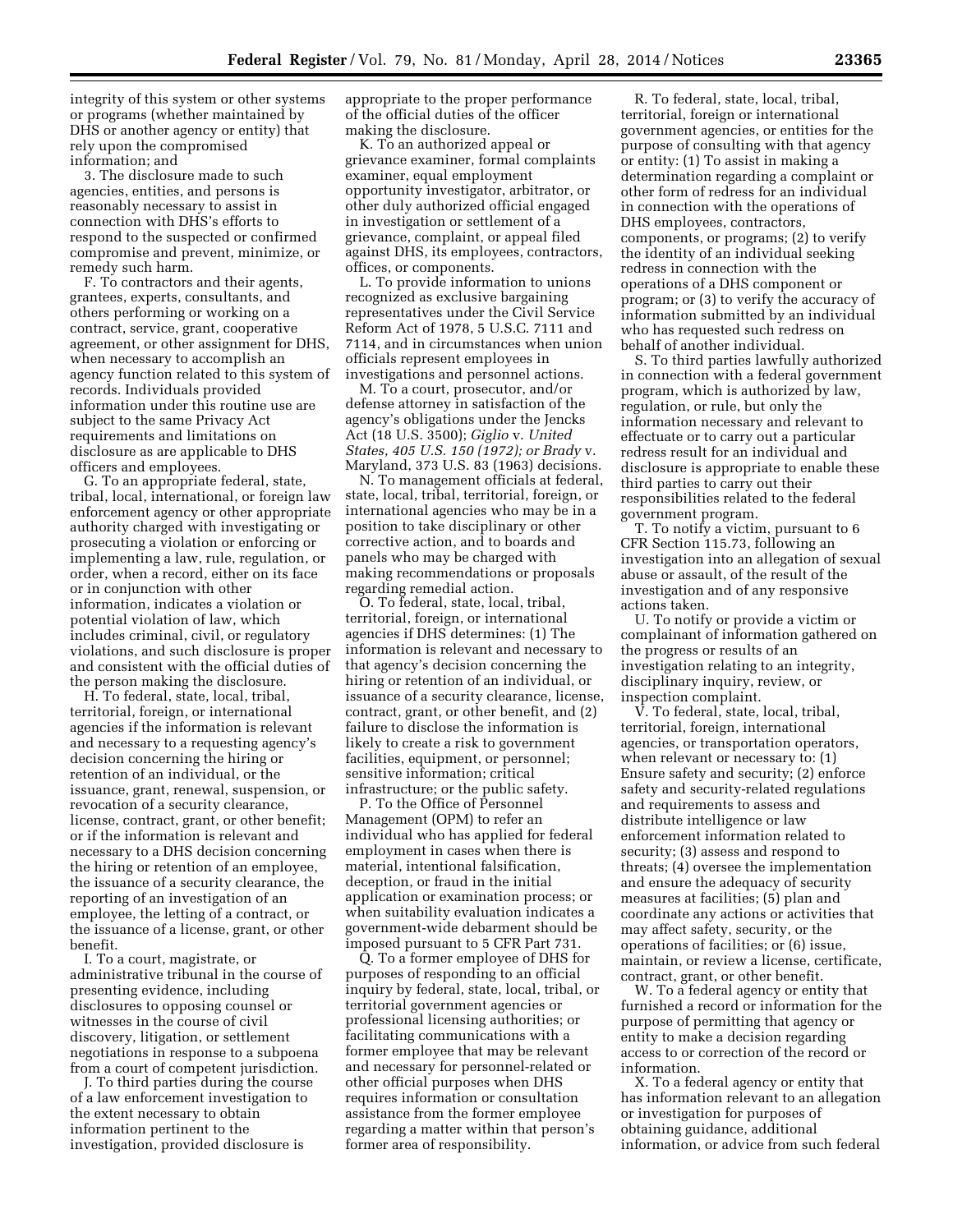agency or entity regarding the handling of this investigation, or to a federal agency or entity that was consulted during the processing of the allegation or investigation but that did not ultimately have relevant information.

Y. To the news media and the public, with the approval of the Chief Privacy Officer in consultation with counsel, when there exists a legitimate public interest in the disclosure of the information or when disclosure is necessary to preserve confidence in the integrity of DHS or is necessary to demonstrate the accountability of DHS's officers, employees, or individuals covered by the system, except to the extent it is determined that release of the specific information in the context of a particular case would constitute an unwarranted invasion of personal privacy.

### **DISCLOSURE TO CONSUMER REPORTING AGENCIES:**

None.

# **POLICIES AND PRACTICES FOR STORING, RETRIEVING, ACCESSING, RETAINING, AND DISPOSING OF RECORDS IN THE SYSTEM:**

#### **STORAGE:**

Records in this system are stored electronically or on paper in secure facilities in a locked drawer behind a locked door. The records may be stored on magnetic disc, tape, digital media, and CD–ROM.

#### **RETRIEVABILITY:**

Records may be retrieved by the individual's name, date of birth, Alien Registration Number, Social Security number, or other unique identifier.

## **SAFEGUARDS:**

DHS safeguards records in this system in accordance with applicable rules and policies, including all applicable DHS automated systems security and access policies. DHS imposes strict controls to minimize the risk of compromising the information that is being stored. DHS limits access to the records in this system to those individuals who have a need to know the information for the performance of their official duties and who have appropriate clearances or permissions.

### **RETENTION AND DISPOSAL:**

DHS is drafting a proposed records retention schedule for its internal affairs records. DHS proposes that investigative, inspection, and allegationrelated files be maintained for five years after the related case is closed. Records would then be transferred to the Federal Records Center (FRC) and destroyed 25 years after the date of closure for investigative files and ten years after the

date of closure for inspection and allegation-related files. Review files will be maintained for ten years after the related case is closed. Records would then be transferred to the FRC and retained permanently. Sexual abuse and assault files and reports would be maintained in a secure location for ten years after the end of the fiscal year in which the related case is closed. Records then would be transferred to the FRC and destroyed 20 years after the end of the fiscal year in which the case was closed.

#### **SYSTEM MANAGER AND ADDRESS:**

For Headquarters, the System Manager is the Chief Security Officer, Department of Homeland Security, Washington, DC 20528. For Components of DHS, the Chief Security Officer or component equivalent can be found at *http://www.dhs.gov/departmentcomponents*.

## **NOTIFICATION PROCEDURE:**

Individuals seeking notification of and access to any record contained in this system of records, or seeking to contest its content, may submit a request in writing to the Headquarters or Component's FOIA Officer, whose contact information can be found at *<http://www.dhs.gov/foia>*under ''Contacts.'' If an individual believes more than one component maintains Privacy Act records concerning him or her the individual may submit the request to the Chief Privacy Officer and Chief Freedom of Information Act Officer, Department of Homeland Security, 245 Murray Lane SW., Building 410, Mail Stop 0655, Washington, DC 20528.

When seeking records about yourself from this system of records or any other Departmental system of records your request must conform with the Privacy Act regulations set forth in 6 CFR Part 5. You must first verify your identity, meaning that you must provide your full name, current address, and date and place of birth. You must sign your request, and your signature must either be notarized or submitted under 28 U.S.C. § 1746, a law that permits statements to be made under penalty of perjury as a substitute for notarization. While no specific form is required, you may obtain forms for this purpose from the Chief Privacy Officer and Chief Freedom of Information Act Officer, *<http://www.dhs.gov/foia>*or 1–866–431– 0486. In addition you should provide the following:

• Explain why you believe the Department would have information on you;

• Identify which Component(s) of the Department you believe may have the information about you;

• Specify when you believe the records would have been created;

• Provide any other information that will help the FOIA staff determine which DHS Component Agency may have responsive records; and

• If your request is seeking records pertaining to another living individual, you must include a statement from that individual certifying his/her agreement for you to access his/her records.

Without this bulleted information the Component(s) may not be able to conduct an effective search, and your request may be denied due to lack of specificity or lack of compliance with applicable regulations.

#### **RECORD ACCESS PROCEDURES:**

See ''Notification procedure'' above.

#### **CONTESTING RECORD PROCEDURES:**

See ''Notification procedure'' above.

#### **RECORD SOURCE CATEGORIES:**

Records are obtained from individuals who are the subject of the investigation or inquiry, employers, law enforcement organizations, detention facilities, members of the public, witnesses, educational institutions, government agencies, nongovernmental organizations, credit bureaus, references, neighborhood checks, confidential sources, medical service providers, personal interviews, photographic images, military, financial institutions, citizenship, and the personnel history and application forms of agency applicants, employees or contractors.

#### **EXEMPTIONS CLAIMED FOR THE SYSTEM:**

The Secretary of Homeland Security has exempted this system from the following provisions of the Privacy Act, subject to the limitations set forth in 5 U.S.C. 552a(c)(3) and (4); (d); (e)(1),  $(e)(2), (e)(3), (e)(4)(G), (e)(4)(H), (e)(4)(I),$  $(e)(5)$  and  $(e)(8)$ ;  $(f)$ , and  $(g)$  pursuant to 5 U.S.C. 552a(j)(2). Additionally, the Secretary of Homeland Security has exempted this system from the following provisions of the Privacy Act, subject to the limitations set forth in 5 U.S.C. 552a(c)(3); (d); (e)(1), (e)(4)(G),  $(e)(4)(H)$ ,  $(e)(4)(I)$ ; and  $(f)$  pursuant to 5 U.S.C. 552a(k)(1), (k)(2), (k)(3), and  $(k)(5)$ .

During the course of adjudicating a complaint, records or information from other systems of records may become part of, merged with, or recompiled within this system. This system may contain records or information compiled from or based on information contained